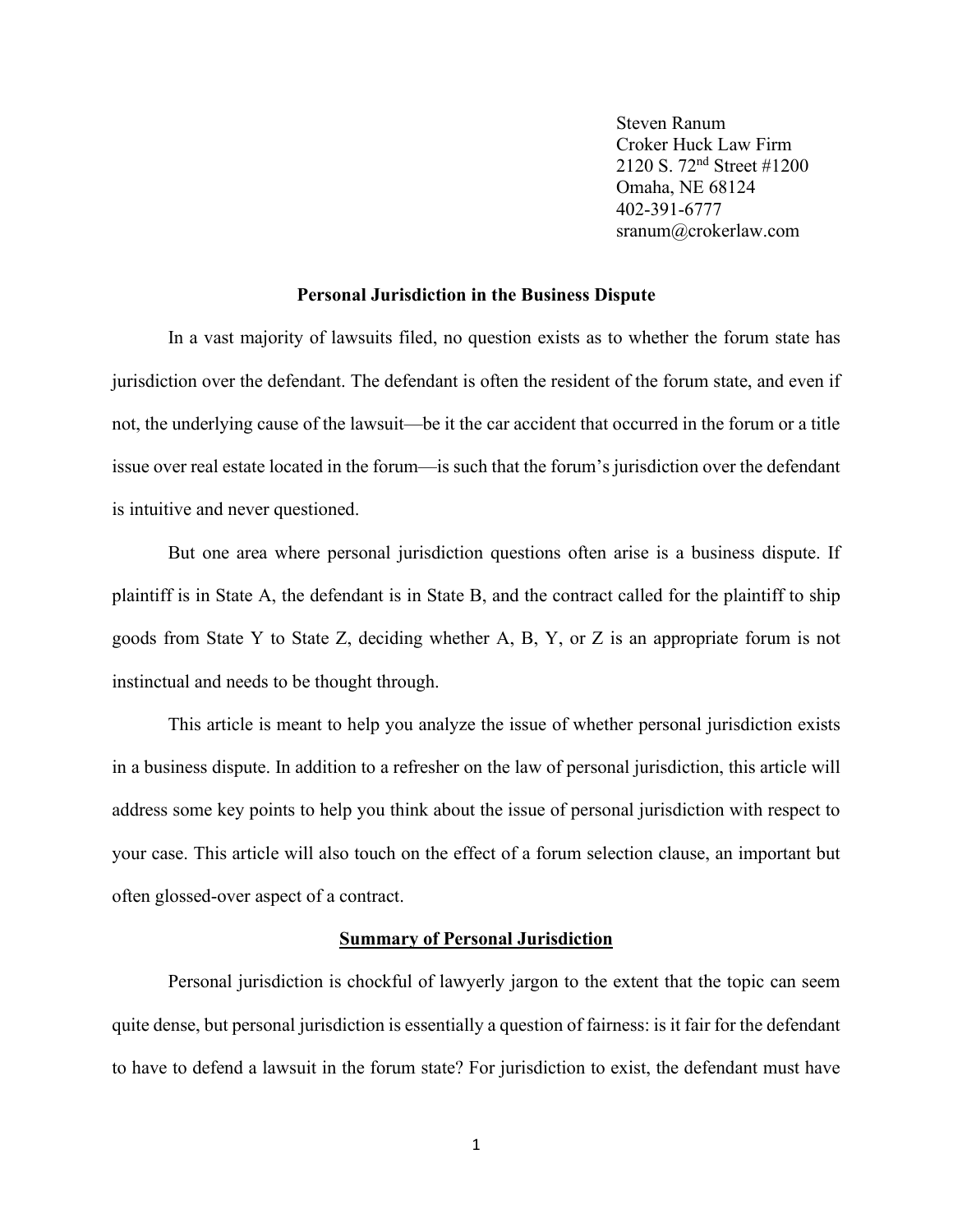enough minimum contacts with the forum state so that the defendant could expect to be sued there.<sup>1</sup> Personal jurisdiction exists in two forms: general or specific.<sup>2</sup> A court has general jurisdiction over a defendant who has continuous and systematic contacts with a forum state even when the alleged injuries at issue did not arise out of defendant's contacts with the forum.<sup>3</sup> Specific jurisdiction exists when a plaintiff's claim arises out of or relates to a defendant's purposeful contacts with the forum, such that there is a substantial connection between the defendant's contacts with the forum state and the operative facts of the litigation.<sup>4</sup>

You can find a very good, highly quotable summary of the law of personal jurisdiction in any of the several personal jurisdiction cases decided by our Nebraska appellate courts,<sup>5</sup> and the law remains stable in this area.<sup>6</sup> Given that the issue of personal jurisdiction depends on a defendant's contacts with the forum state, the issue is highly factual in nature, and case specific. With that said, the following is a series of tips that may be helpful for you in thinking about your case and deciding how to proceed.

#### **There are a vast amount of cases to cite as authority in your brief.**

Nebraska law confers jurisdiction to the fullest extent permitted by the due process clause of the United States Constitution.<sup>7</sup> This means that any case analyzing personal jurisdiction under the minimum contacts analysis established by the United States Supreme Court is authority worth citing, even if it is from another jurisdiction. In doing your research, you should go beyond researching just the black letter law and search in multiple jurisdictions (including federal courts) to find cases with similar factual patterns. While the ideal case to find is a case from Nebraska with similar facts (and Nebraska appellate courts have decided numerous personal jurisdiction cases), a case with a similar factual pattern from another jurisdiction that applies a minimum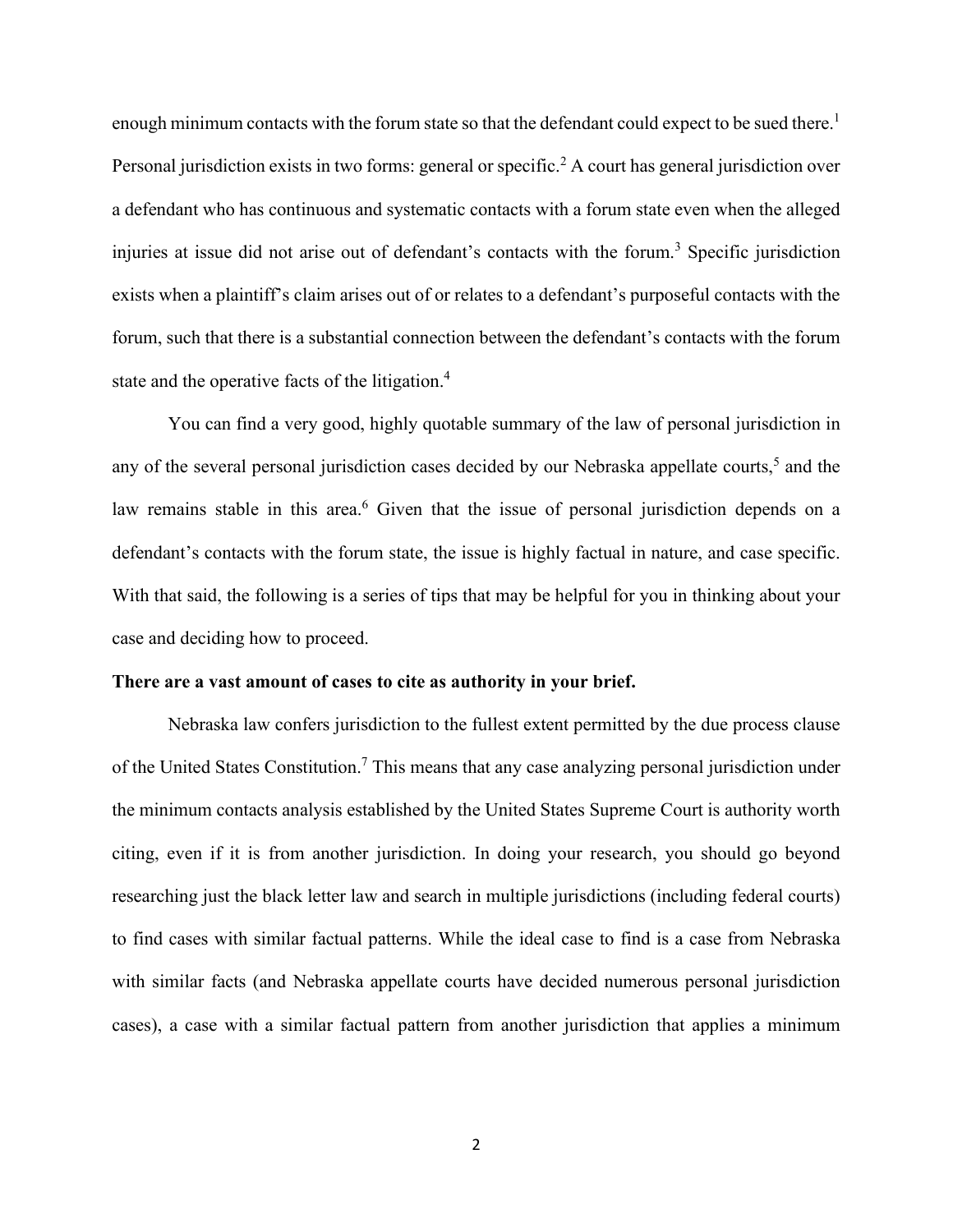contacts analysis is more persuasive authority than a case from Nebraska that states the black letter law but is not factually analogous.

# **If you are questioning whether jurisdiction exists, general jurisdiction is probably lacking.**

In order for general jurisdiction to exist, a defendant must have continuous and systematic contacts with the forum state. The United States Supreme Court recently explained the high bar to establish general jurisdiction against a corporate defendant in the case of *Daimler AG v. Bauman*. 8 In *Daimler,* residents of Argentina sued the German car manufacturer in federal court in California under the Alien Tort Statute and the Torture Victim Act of 1991, based on allegations that a Argentinian subsidiary of Daimler collaborated with state security forces to kidnap and kill workers of the subsidiary.<sup>9</sup> The plaintiffs argued that the California contacts of Daimler's United States subsidiary was enough to establish personal jurisdiction.<sup>10</sup> The district court disagreed, but the Ninth Circuit Court of Appeals reversed.<sup>11</sup>

The United States Supreme Court found that no personal jurisdiction existed over Daimler. The Court's opinion explained that continuous and systematic contacts with a forum state are not enough to establish general personal jurisdiction, but rather a corporation's contacts with a state must be so continuous and systematic as to render the company essentially at home in the forum.<sup>12</sup> The Court stated that, absent exceptional circumstances, a corporation is only at home in two places: the state of incorporation and the state where its principal place of business is located.<sup>13</sup> This would mean that if a Delaware corporation had its headquarters in Georgia, general jurisdiction would likely exist in only Delaware or Georgia.

Using the guidance of the United States Supreme Court, the Nebraska Supreme Court, in *Lanham v. BNSF Ry. Co.,* <sup>14</sup> held that Nebraska did not have general jurisdiction over BNSF despite the railroad's significant presence in Nebraska, because the company was incorporated in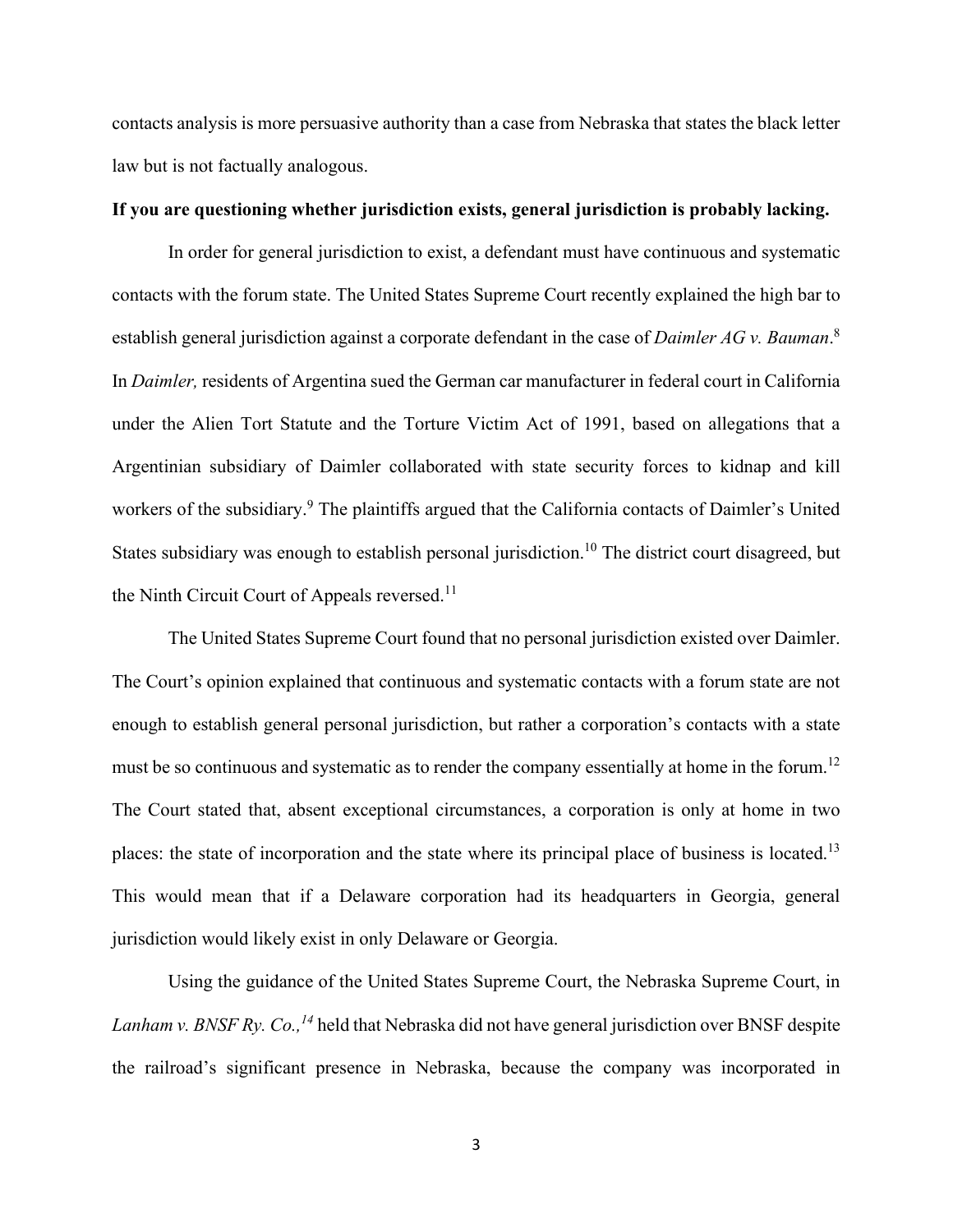Delaware and headquartered in Texas.<sup>15</sup> Given the guidance in *Daimler* and *Lanham*, the issue of general jurisdiction over a corporate defendant should be clear at the outset and a matter of common sense. If you are questioning whether general jurisdiction exists, it probably does not, and your focus should instead be on analyzing whether specific jurisdiction exists.

# **The plaintiff's contacts with the forum are not important in the personal jurisdiction analysis.**

A specific jurisdiction analysis should focus on the relationship between the defendant, the forum, and the litigation, not the plaintiff's contacts with the forum state. This concept was stressed relatively recently by the United States Supreme Court in the case of *Walden v. Fiore*. <sup>16</sup> In *Walden*, a police officer working at the Atlanta airport seized cash from Nevada residents passing through the Atlanta airport on their way home from a trip to Puerto Rico (the Nevada residents claimed to be professional gamblers).<sup>17</sup> The police officer subsequently helped draft an affidavit to show probable cause for forfeiture of the cash.<sup>18</sup> The Nevada residents eventually got back their funds, but then filed a civil suit against the police officer in federal court in Nevada alleging their Fourth Amendment rights were violated.<sup>19</sup>

The United States District Court for Nevada dismissed the lawsuit for lack of personal jurisdiction, but on appeal, the Ninth Circuit Court of Appeals (quite unbelievably) found personal jurisdiction existed, reasoning that the police officer's affidavit was submitted with knowledge that it would affect people who had a significant connection to Nevada.<sup>20</sup>

In the context of United States Supreme Court cases, the *Walden* case had to be one of the easier cases for the justices to decide, and they unanimously held that the Nevada court lacked personal jurisdiction over the police officer.<sup>21</sup> In so doing, the Court stressed that the contacts with the forum for specific jurisdiction must be contacts that the defendant creates, not simply contacts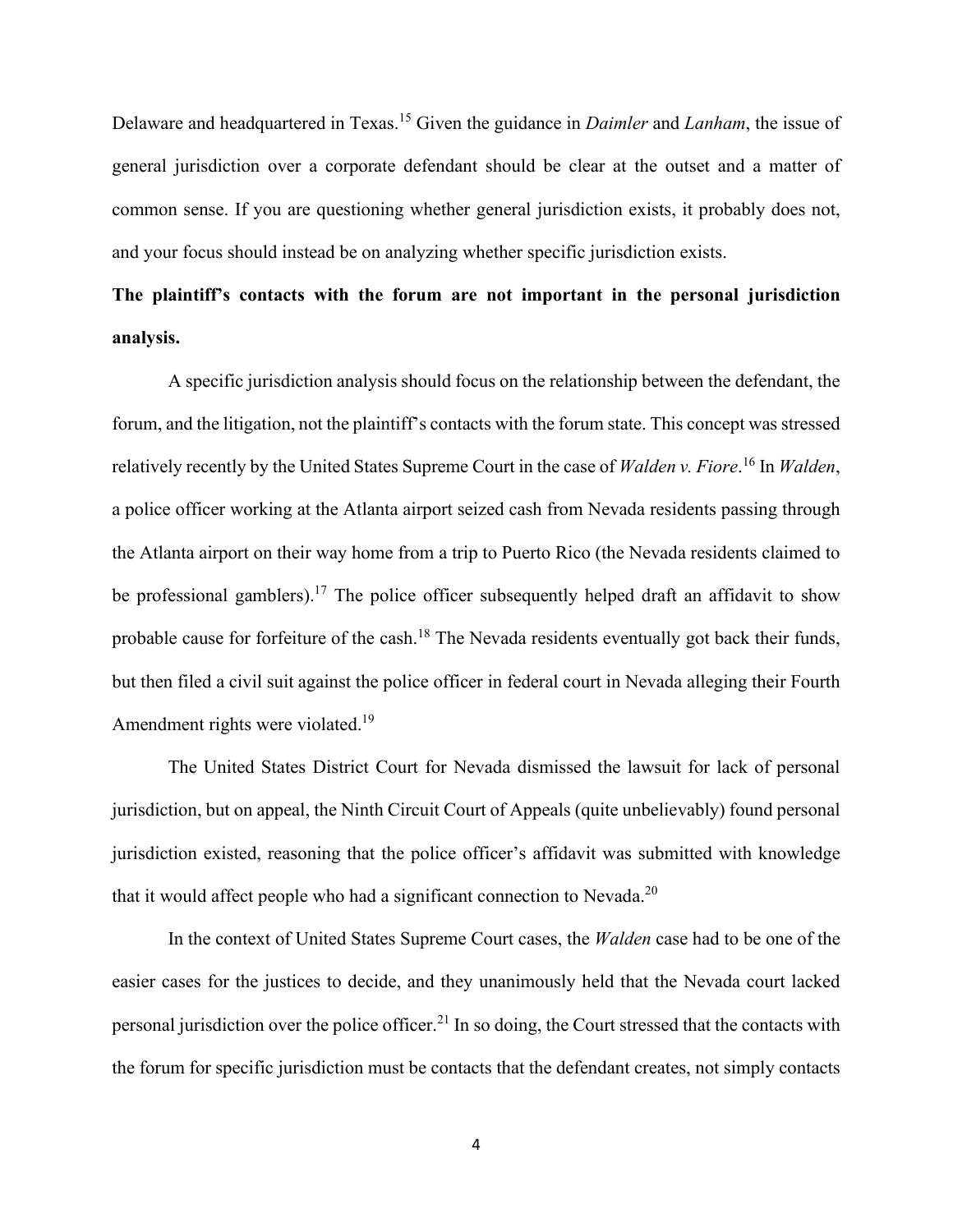between the plaintiff and the forum.<sup>22</sup> Furthermore, the defendant's contacts must be with the forum itself, not simply with persons who happen to reside there.<sup>23</sup> While the *Walden* case does not have any factual similarity to a business dispute, the facts of the case perfectly illustrate the concept that the plaintiff's contacts with the forum state do not matter.

This concept was applied in the business context in *Fastpath, Inc. v. Arbela Technologies Corp.*, <sup>24</sup> a case decided by the Eighth Circuit Court of Appeals following *Walden*. I think the *Fastpath* case is highly instructive for business lawyers. In *Fastpath*, the appellate court affirmed the district court's dismissal for lack of personal jurisdiction of a lawsuit by an Iowa corporation against a California company for breach of a confidentiality agreement.<sup>25</sup> Representatives for the plaintiff and defendant met at various trade shows and conferences in Atlanta, Las Vegas, and Houston, and exchanged emails and held a conference call to discuss a potential partnership and agreed to a confidentiality agreement.<sup>26</sup> Later, the parties participated in a conference call and webinar together, and representatives from each party attended a trade conference in Seattle.<sup>27</sup> But the parties never met in Iowa, the defendant had no employees or offices in Iowa, the defendant never traveled to Iowa for purposes of the agreement, and the defendant's alleged breach occurred outside of Iowa.<sup>28</sup>

Citing *Walden*, the Eighth Circuit Court of Appeals stated that the plaintiff's contacts with Iowa could not form the basis of personal jurisdiction over the defendant.<sup>29</sup> Even though the defendant may have aggressively pursued a business relationship with plaintiff, this alone was of no consequence because the defendant's contacts must be with the forum state itself, not just with a company that happens to reside in the forum.<sup>30</sup>

I like the *Fastpath* case because it reflects a modern business arrangement—where two parties become familiar with each other at national trade shows and then conduct business over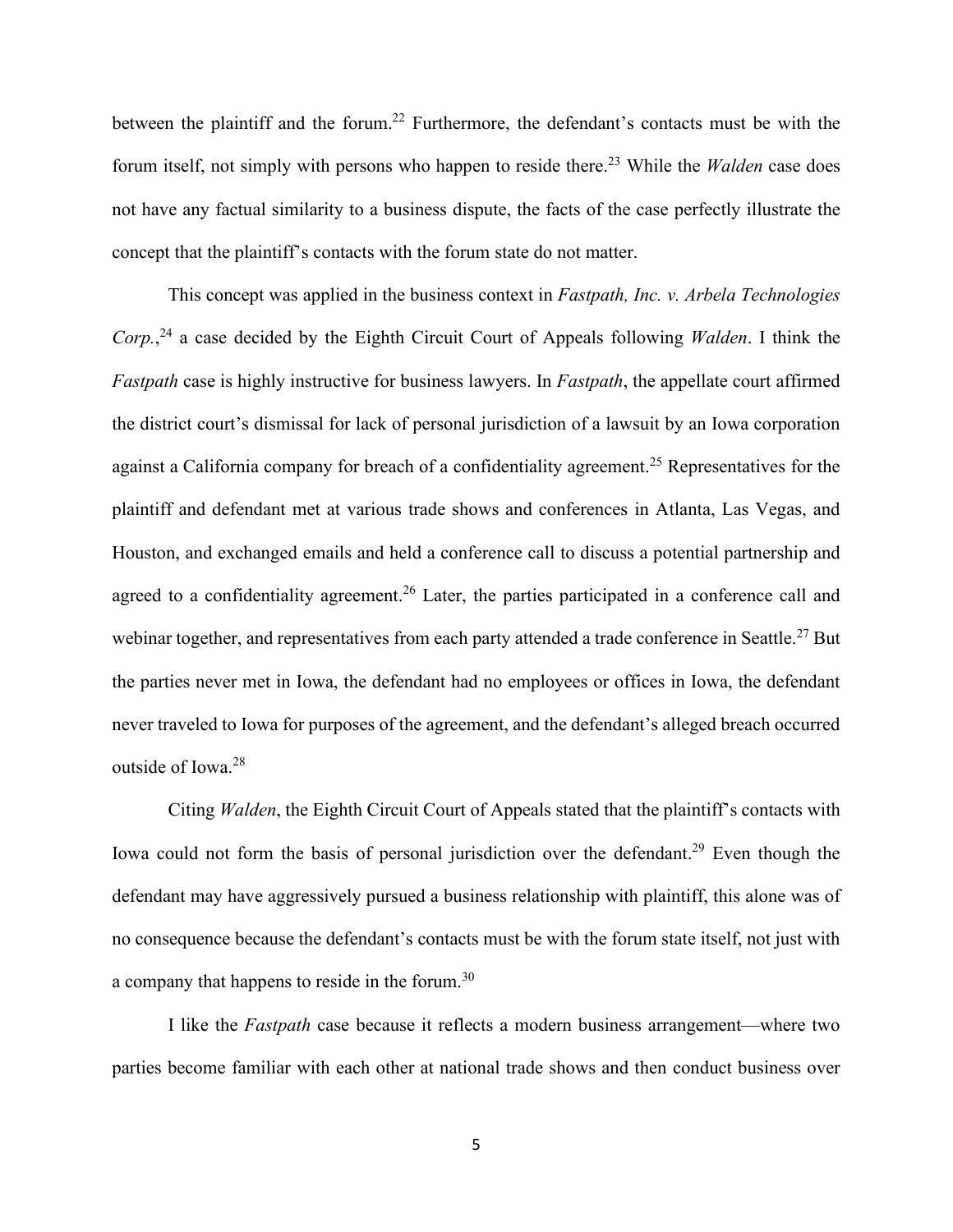the phone and through email thereafter. The plaintiff in *Fastpath* could have been located anywhere, and it would not have really changed the relationship between them or the relationship the defendant had with Iowa.

A Nebraska decision that also elaborates this point is *RFD-TV, LLC v. Wildopenwest Finance, LLC<sup>31</sup>*, where the Nebraska Supreme Court held that no personal jurisdiction existed over out-of-sate cable companies, when the programming received from the Nebraska plaintiff was produced in Tennessee and the only contacts with plaintiff in Nebraska were occasional communications to discuss and pay invoices.<sup>32</sup> All these cases make clear that if you are defending a motion to dismiss for lack of personal jurisdiction, you need to be able to articulate the defendant's contacts with Nebraska, not your client's contacts with Nebraska.

# **A contract alone is not enough to establish personal jurisdiction.**

A defendant having a contract with a resident of the forum is alone not sufficient to establish personal jurisdiction, and for good reason: think of all the one-off consumer transactions you have with out-of-state companies and how unfair it would be if you could be sued in the company's home state. You should view a contract as an indication of the contacts that will matter in personal jurisdiction—the negotiations, the course of dealing, the expectations of the parties but the contract itself is not sufficient enough to establish the requisite minimum contacts.<sup>33</sup>

This is not to say that a multitude of contacts is needed to establish personal jurisdiction over a defendant. In *Hand Cut Steaks Acquisitions, Inc. v. Lone Star Steakhouse & Saloon of Nebraska, Inc.,<sup>34</sup>*personal jurisdiction existed over an out-of-state guarantor of a lease of Nebraska real estate. <sup>35</sup> This result is similar to the finding that personal jurisdiction existed in *24th & Dodge Limited Partnership v. Commercial National Bank of Chicago*,<sup>36</sup>where an out-of-state lender never made the loan, but delivered a loan application to the Nebraska borrower, accepted an application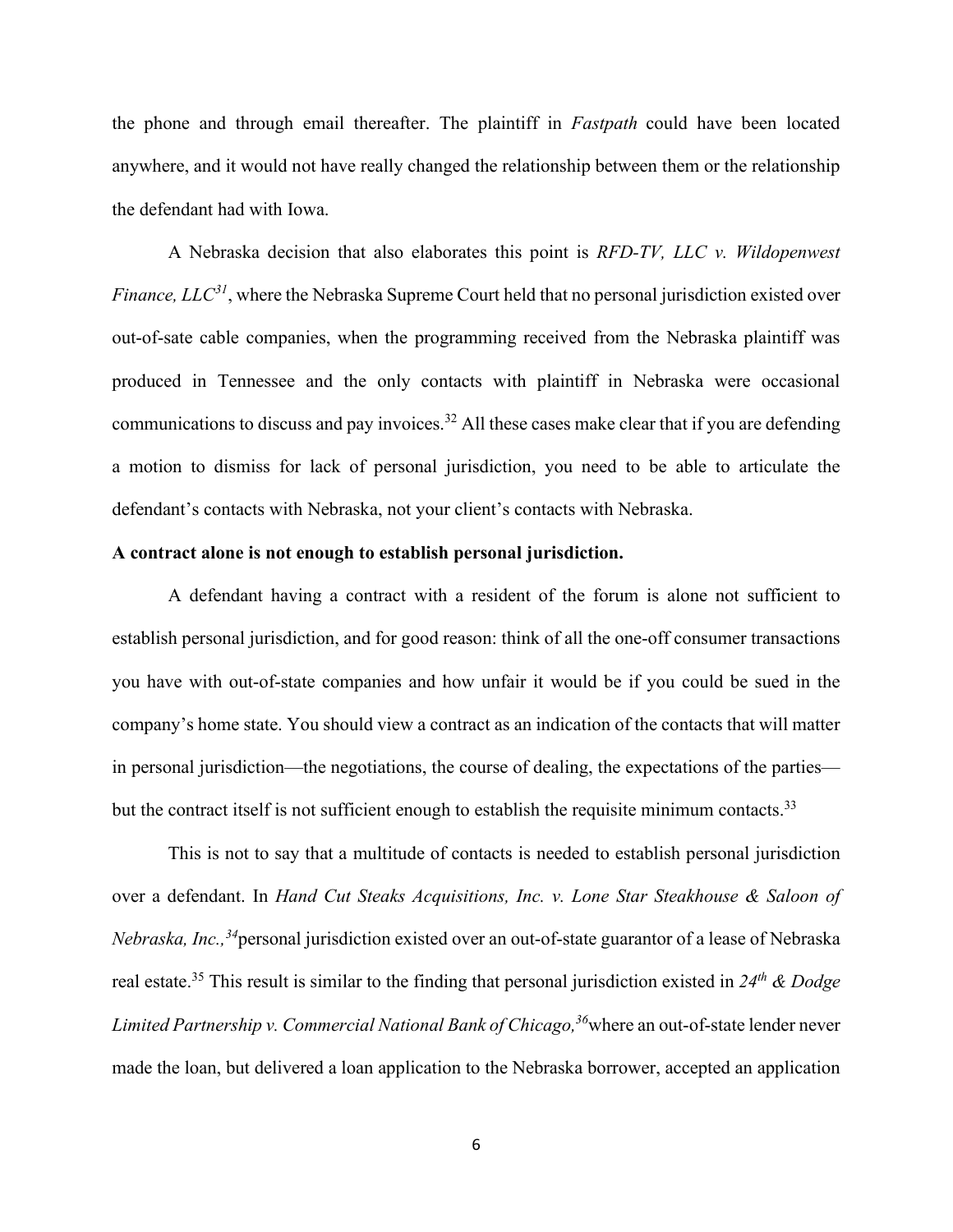fee, and had a loan officer travel to Nebraska to evaluate the real estate that would serve as the collateral.<sup>37</sup> These two cases suggest that when the defendant's contacts relate to transactions involving Nebraska real estate, even if the defendant's contacts with Nebraska are just a few, the contacts that do exist are sufficient to create jurisdiction.

Then there is the case of *Quality Pork Int'l v. Rupari Food Services, Inc.,<sup>38</sup>*a case which remains good law (it was cited by the Nebraska Supreme Court in the 2018 opinion in *Hand Cut Steaks*), but should be viewed somewhat skeptically, as the defendant's contacts with Nebraska seem insufficient to confer jurisdiction, contrary to the Court's opinion. In *Quality Pork*, a Florida defendant orally agreed to pay for orders made by a Texas food distributor with a Nebraska pork producer, who was to then ship the products to Texas.<sup>39</sup> The Nebraska Supreme Court reasoned that personal jurisdiction existed over the Florida defendant because it induced the Nebraska company to ship the products, and therefore could expect to be sued in Nebraska.<sup>40</sup> The decision in *Quality Pork* appears to be out-of-step with more recent specific jurisdiction cases given the Florida company's limited contacts with Nebraska. But it remains good law. If you are a defendant filing a motion to dismiss, you should be prepared to distinguish your case from *Quality Pork*, as it will likely be cited by the plaintiff due to its finding that personal jurisdiction existed even though the defendant's contacts with Nebraska were minimal.

#### **Forum selection clauses should not be overlooked in negotiating a contract.**

Forum selection clauses are typically enforceable, under the rationale that the defendant could expect to be sued in a state where the defendant agreed jurisdiction was appropriate.<sup>41</sup> If the forum selection clause is the sole basis for establishing jurisdiction, the validity of a forum selection clause is evaluated under the Model Uniform Choice of Forum Act (the "Forum Act"), Neb. Rev. Stat. § 25-413, et. seq.<sup>42</sup> The chosen forum will usually be upheld, and you should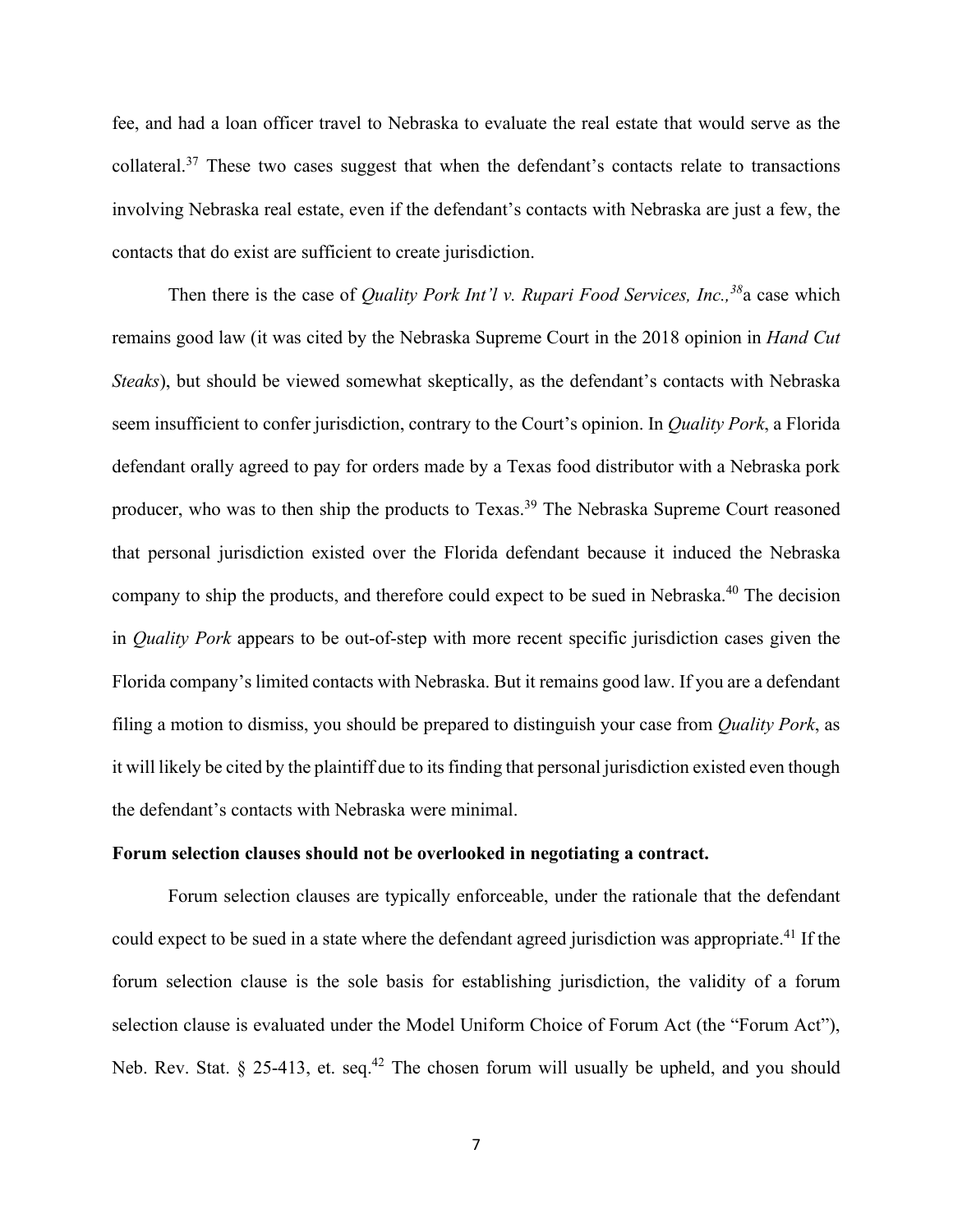assume the clause will be upheld when negotiating a contract. Clients rarely wish to discuss the forum selection clause when working on a contract, but it has real implications when a dispute arises. If you are representing a small business in Nebraska, you should think about whether a forum selection clause that requires disputes to be resolved in New York or California has the practical effect of making the contract unenforceable if breached, due the high cost of litigation in those forums compared with the damages that may be at issue. It is worth pushing back on these clauses. If the clause is a sticking point in negotiations, you might propose to add Nebraska as an acceptable forum along with the other party's chosen forum, such that your client could sue in Nebraska if needed, while accepting the risk of being sued in the other party's chosen state.

# **But forum selection clauses are not automatically enforced in litigation.**

While I recommend assuming a forum selection clause is valid when negotiating a contract, you should not blindly assume the forum selection clause is valid if you are in litigation. If the only basis for personal jurisdiction is the forum selection clause, the clause will be enforced if four factors are met, the most applicable being that Nebraska is a reasonably convenient place for trial.<sup>43</sup> In *Ameritas Investment Corp. v. McKinney*, <sup>44</sup> the Nebraska Supreme Court stated that "the plaintiff's choice of forum should rarely be disturbed," but said the trial court should consider practical factors that are important in litigation (location of evidence, witnesses, etc.), and whether the trial court would have to deal with difficult choice of law issues and unfamiliar laws.<sup>45</sup> In Applied Underwriters Captive Risk Assurance Company, Inc. v. E.M. Pizza, Inc.,<sup>46</sup> the Nebraska Court of Appeals, applying essentially the same concepts as stated in *Ameritas*, held that Nebraska was not a reasonably convenient place for trial because a Nebraska court would have to apply California's workers' compensation law, which the Court noted was complex and would be best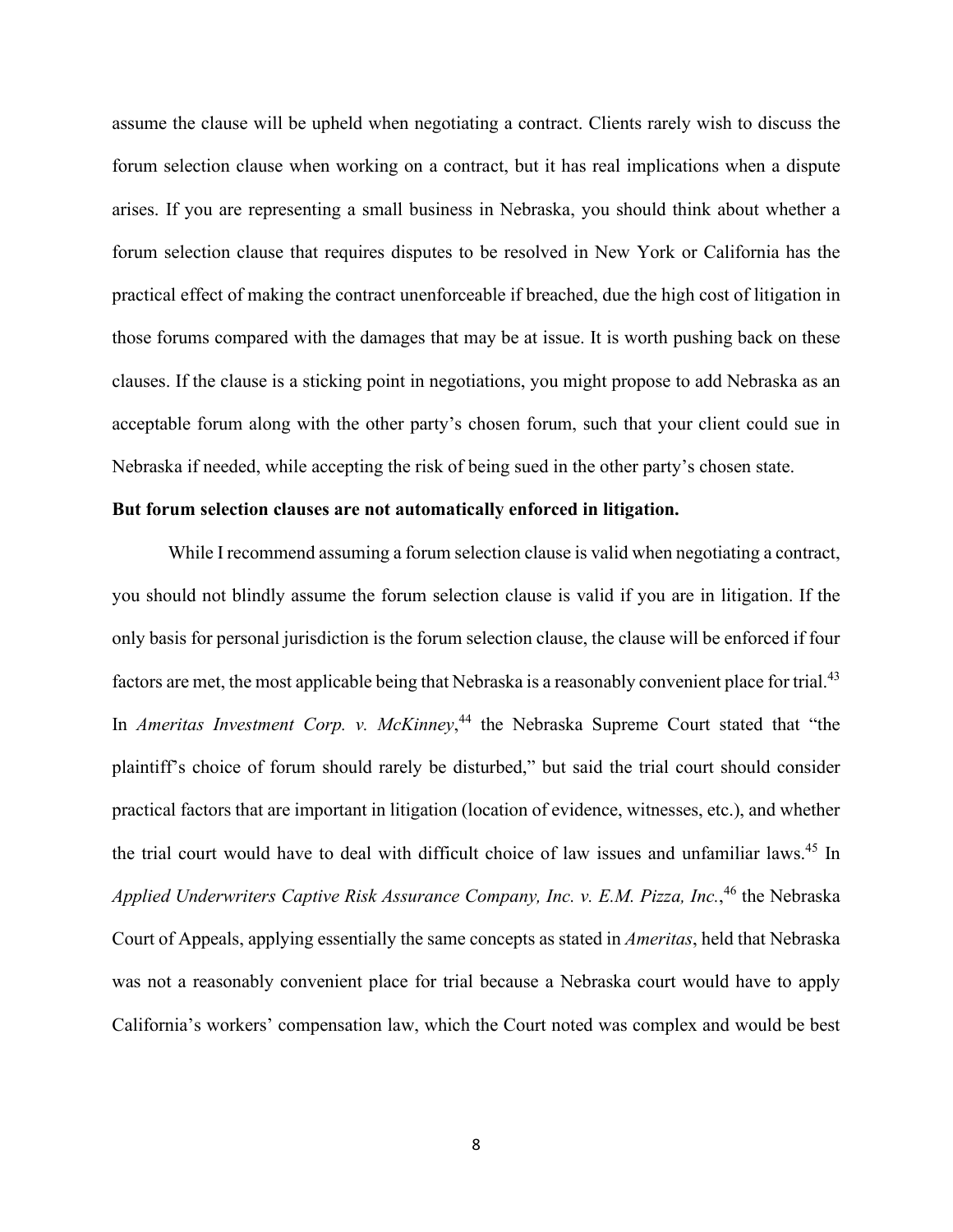administered by a California court.<sup>47</sup> It appears to be a high bar to have a forum selection clause disregarded, but the enforcement of a forum selection clause is not automatic.

# **You should challenge the existence of personal jurisdiction if you think it is lacking.**

Clients often wish to pursue the most cost-effective means to resolve a dispute and are looking for advice from their attorney on how to accomplish this. You might, therefore, question whether the issue of personal jurisdiction is worth fighting about at all (it can be waived), given that it doesn't actually resolve the merits of the lawsuit. Why spend time and attorney fees on arguing about the forum, just to fight the dispute later in a proper forum?

If cost-effectiveness is the client's goal, the proper way to think about the issue is to assess how likely it is that the plaintiff would sue the defendant in the proper forum if a motion to dismiss is successful. I have found that a successful motion to dismiss is often dispositive of the litigation, in that the plaintiff does not thereafter sue in the proper forum and the dispute is either settled favorably or goes away altogether. To put it another way, the inconvenience upon the plaintiff to fight the dispute in the proper forum was the reason the plaintiff did not sue there in the first place, so the plaintiff could very likely just drop the matter altogether rather than fight in the inconvenient forum after dismissal.

The cost-conscious client should also consider whether the costs associated with fighting in an inconvenient forum, which include the defendant's travel, increased deposition costs for deposing out-of-state witnesses, and getting local counsel up to speed on the dispute, would be greater than simply trying to get the case dismissed on the basis of lack of personal jurisdiction.

### **You should raise the issue of personal jurisdiction in a motion to dismiss.**

Personal jurisdiction needs to be asserted as a defense and can be asserted in a pre-answer motion to dismiss or as a defense in your answer.<sup>48</sup> But if you are serious about getting the case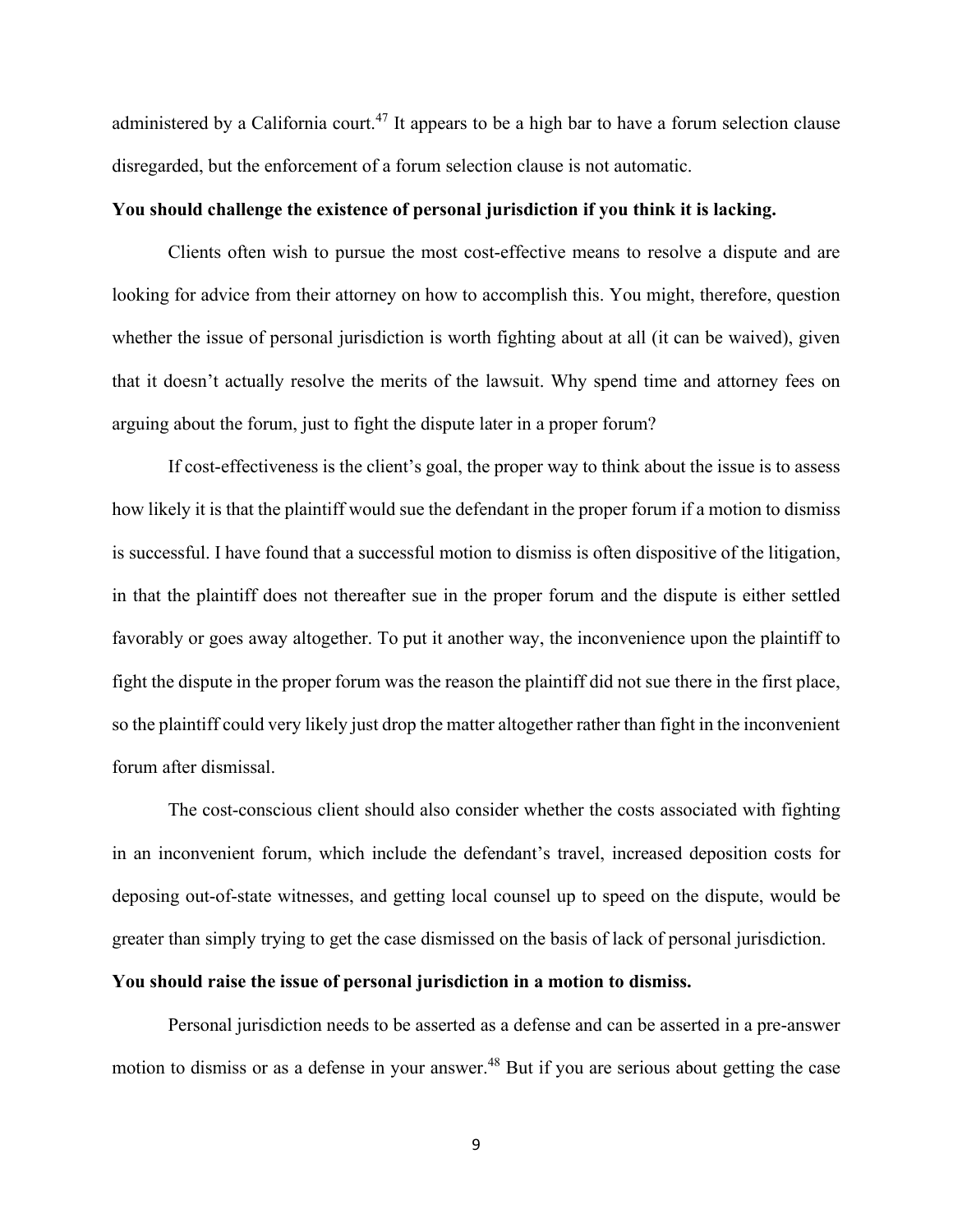dismissed on personal jurisdiction grounds, you will want to raise the issue of personal jurisdiction in a motion to dismiss, in order to isolate the issue at the outset of the litigation and limit any discovery by the plaintiff to the issue of personal jurisdiction.

# **Conclusion**

The words "personal jurisdiction" has no meaning to lay people, but I have found that clients who are sued in a state that they have had little contact with are able to very acutely articulate the fundamental unfairness of it, and take it very seriously. I think it is easy for lawyers to look at personal jurisdiction as a dry procedural issue, due in part to the lawyerly jargon that accompanies it ("minimum contacts", "general jurisdiction," etc.). But the concept exists to preserve a defendant's constitutional right to due process, and at the core of personal jurisdiction lies a simple question of fairness. Hopefully this article helps you to cut through the jargon and think about the issue in a more practical way.

<sup>&</sup>lt;sup>1</sup> Hand Cut Steaks Acquisitions, Inc. v. Lone Star Steakhouse & Saloon of Neb., Inc., 298 Neb. 705, 724, 905 N.W.2d 644, 661 (2018).

<sup>2</sup> *Fastpath, Inc. v. Arbela Techs. Corp.*, 760 F.3d 816, 820-21 (8th Cir. 2014).

<sup>3</sup> *Lanham v. BNSF Ry. Co.*, 305 Neb. 124, 132-33, 939 N.W.2d 363, 370 (2020).

<sup>4</sup> *Fastpath*, 760 F.3d at 821.

<sup>5</sup> The above is a brief summary, not an extensive recitation of the black letter law in this area. One aspect not described is that certain factors can be considered in addition to evaluating the defendant's contacts to determine whether the exercise of jurisdiction would be fair. *See Hand Cut Steaks,* 298 Neb. at 725, 905 N.W.2d at 661-62 (citing these factors). These factors are often not consequential in a decision as to whether personal jurisdiction exists, so a discussion of them was not included in this summary.

<sup>6</sup> *See, e.g.*, *Lanham*, 305 Neb. at 128-30, 939 N.W.2d at 367-68; *Ameritas Inv. Corp. v. McKinney*, 269 Neb. 564, 570, 694 N.W.2d 191, 199 (2005); *24th & Dodge Ltd. P'ship v. Com. Nat'l Bank*, 243 Neb. 98, 101-02, 497 N.W.2d 386, 389-90 (1993).

<sup>&</sup>lt;sup>7</sup> Hand Cut Steaks, 298 Neb. at 724, 905 N.W.2d at 660-61.<br><sup>8</sup> 571 U.S. 117 (2014).

<sup>9</sup> *Daimler,* 571 U.S. at 120. 10 *Id.*

<sup>&</sup>lt;sup>11</sup> *Id.* at 124-125.<br><sup>12</sup> Id. *at* 139.<br><sup>13</sup> *Id.* at 137.<br><sup>14</sup> 305 Neb. 124, 939 N.W.2d 363 (2020).

<sup>&</sup>lt;sup>15</sup> *Lanham*, 305 Neb. at 137-38, 939 N.W.2d at 372-73.<br><sup>16</sup> 571 U.S. 277 (2014).

<sup>17</sup> 571 U.S. at 279-80.